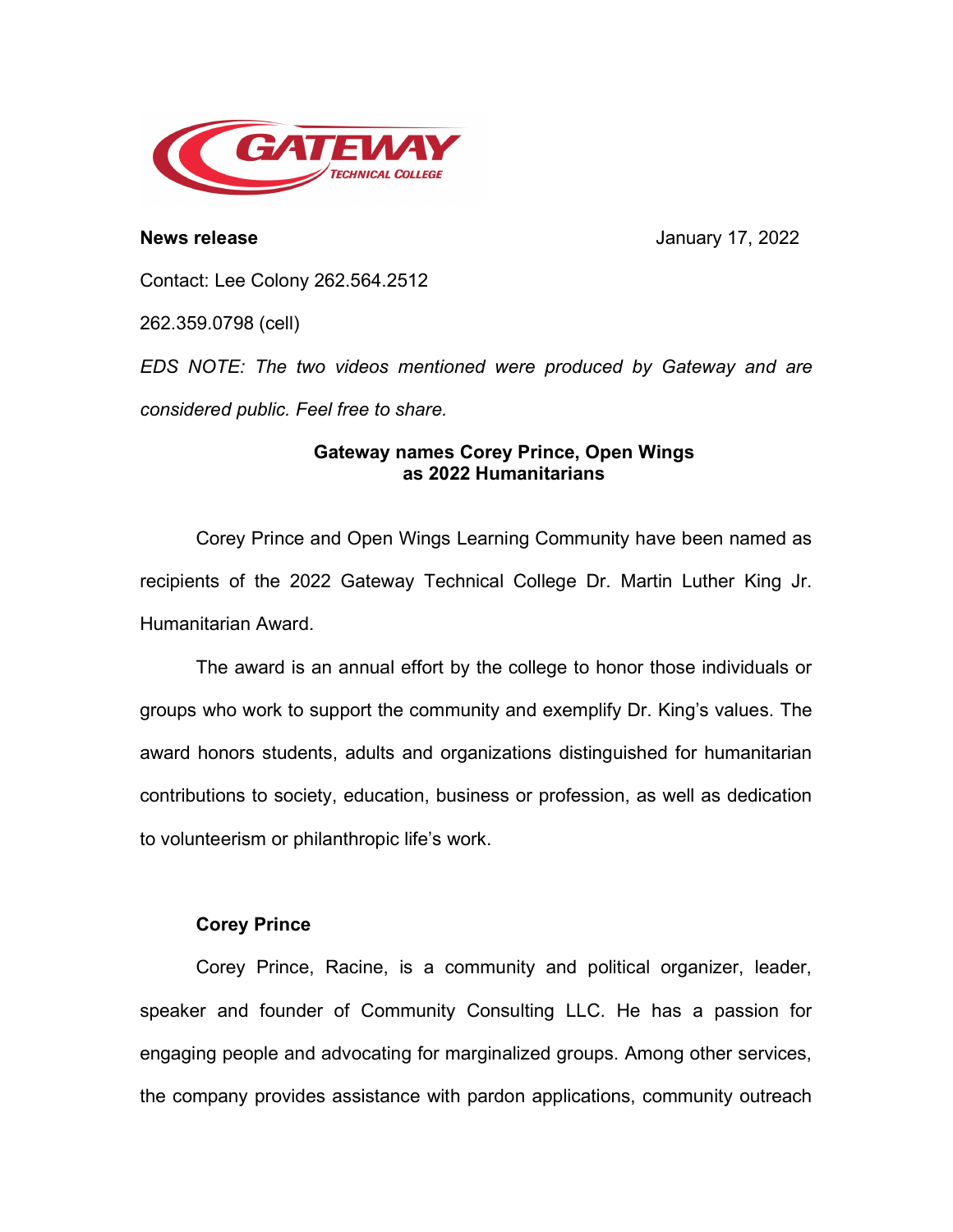and training in community and political organizing. Corey serves as the NAACP State Criminal Justice Chair and was named Wisconsin Ambassador for Reform Alliance.

Corey's nominator says he is "guided by his faith and core principles" and that he has worked hard to combat systemic racism. "Corey speaks with everyone, he talks with people on-on-one, he uses these conversations to build coalitions. He maintains relationships with everyone he talks to and grows the relationships into genuine friendships and that helps him to bring people together as they work toward a common goal … His peers, including myself, respect Corey and the work he is doing in Racine."

Corey Prince Humanitarian video:

<https://bit.ly/HumanitarianCoreyPrince>

## **Open Wings Learning Community**

Dr. Kimberly Hufferd-Ackles founded the Kenosha-based Open Wings Learning Community in 2012. Her daughter, who has special needs, was the catalyst for founding the school after Dr. Hufferd-Ackles couldn't find a school environment that met her needs. The school provides a progressive educational program for children and adolescents that celebrates and embraces learners' neurodiversity.

Open Wings Learning Community's nominator wrote that the school is "truly an inspiration" and that "Dr. King believed 'It is not possible to be in favor of justice for some people and not be in favor of justice for all people.' A visit to